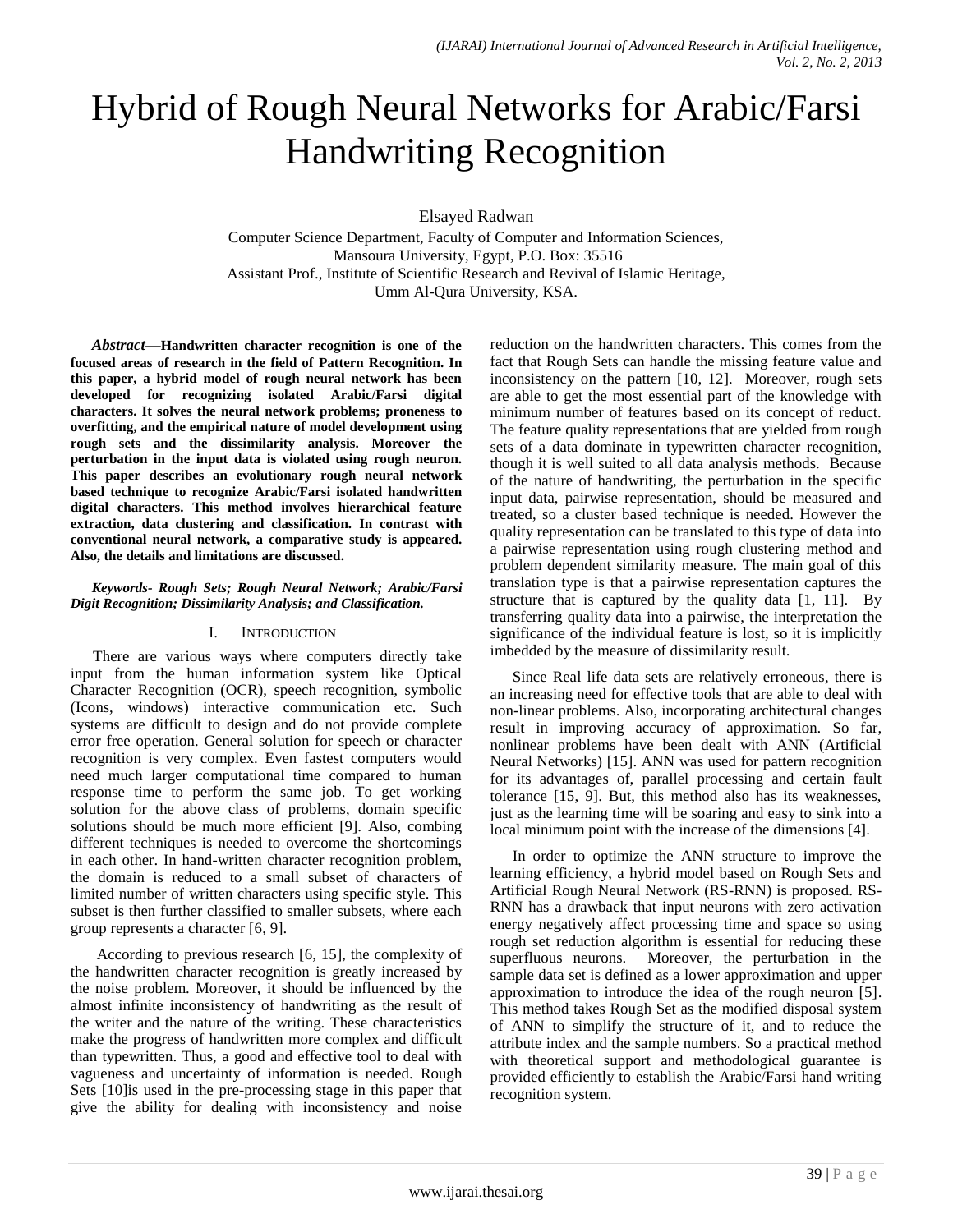Although conventional neural network achieves a good ability to detect all possible interactions between predicted variables, and the availability of multiple training algorithms, it still suffer for different problems such as proneness to over fitting, and the empirical nature of model development. Combining Rough Sets solves the above mentioned problems of ANN and enhance its performance by discovering and removing input neurons with zero weights. In addition, rough neuron treats the problem of data perturbation. In contrast with ANN, a comparative study is mentioned. Database of handwritten Arabic/Farsi sample , IFHCDB (Isolated Farsi Handwritten Character Database) which is created at Amirkabir University of Technology (AUT) and isolated typewritten characters represented by  $10 \times 10$  pixels [14], is used for more compromise results.

This paper is organized as follows; in section 2 a brief introduction of important fields (rough neural network, rough set) is discussed. Section 3 describes the fundamentals of our method where the method RS-RNN and its performance are given. In Section 4 examine the application and guide the user using it. Then we conclude with section 5 the purpose of that paper and its results.

## II. PRELIMINARIES

This section briefs on the basic notions of rough sets that is used in this paper and the detailed definitions can be referred to some related papers [1, 3, 10, 12].

## *A. Rough Sets theory*

Rough set theory is a new mathematical approach to imperfect knowledge [10, 12]. The principle notion of Rough Sets is that lowering the principle in data representation makes it possible to uncover patterns in the data, which may otherwise be obscured by too many details. At the basis of Rough Sets theory is the analysis of the limits of discernibility of subsets *X* of objects from the universe of discourse *U*.

Let  $U$  be a set of objects (universe of discourse),  $A$  be a set of attributes. A decision system is an attribute value table, in which objects of the universe and columns label rows by the attribute. It takes the form  $DT = (U, A \cup \{d\})$ , where  $d \notin A$  is the decision attribute. The elements of A are called conditions attributes and an attribute  $a \in A$  can be regarded as a function from the domain *U* to some value set  $V_a$ ,  $a: U \rightarrow V_a$ .

With every subset of attribute  $B \subseteq A$  one can easily associate an equivalence relation *IB* on U:  $I_B = \{(x, y) \in U : \text{for every } a \in B, a(x) = a(y)\}$ . Then  $I_B = \bigcap_{a \in B} I_a$ . If  $X \subseteq U$ , the sets  $\{x \in U : [x]_B \subseteq X\}$  and  ${x \in U : [x]_B \cap X \neq \emptyset}$  where  $[x]_B$  denotes the equivalence class of the object  $X \in U$  relative to  $I_B$ , are called the Blower and B-upper approximation of *X* in *S* and denoted by *BX*, *BX* . The aim of Rough Sets is to obtain irreducible but essential parts of the knowledge encoded by the given information system; these would constitute *reducts* of the

system. So one is, in effect, looking for maximal sets of attributes taken from the initial set (*A*, say) which induce the same partition on the domain as *A*. In other words, the essence of the information remains intact, and superfluous attributes are removed. Reducts have nicely characterized in [12] by discernibility matrices and discernibility functions.

A principle task is the method of rule generation is to compute relative to a particular kind of information system, the decision system. R-reducts and d-discernibility matrices are used for this purpose [13]. The methodology is described below.

Let  $S = U, A >$  be a decision table,  $A = C \cup D$ , with C and  $D = \{d_1, \ldots, d_l\}$  its sets of condition and decision attributes respectively. Divide the decision table  $S \le U, A > \text{into } l$ tables  $S_i \approx U_i, A_i >$ ,  $i = 1,...,l$  corresponding to the *l* decision attributes  $d_1$ ,...,  $d_l$  where  $U = U_1 \cup ... \cup U_l$  and  $A_i = C \cup \{d_i\}.$ 

Let  $\{x_{i1}, \ldots x_{ip}\}$  be the set of those objects of  $U_i$  that occur in  $S_i$ ,  $i = 1,...,l$ . Now for each  $d_i$ -reduct  $B = \{b_1,...,b_k\}$ , a discernibility matrix is defined as follows

$$
c_{ij} = \{a \in B : a(x_i) \neq a(x_j)\}, \quad i, j = 1, \dots, n
$$
 (1)

for each object  $x_j \in x_{i1},...,x_{ip}$  the discernibility function

$$
f_{d_i}^{x_j} = \land \{ \lor (c_{ij}) : 1 \le i, j \le n, j < i, c_{ij} \ne \phi \} \tag{2}
$$

where  $\vee$  ( $c_{ij}$ ) is disjunction of all members of  $c_{ij}$ . Then *j i x*  $f_{d_i}^{x_j}$  is brought to its conjunctive normal form (c.n.f). One of thus obtains as a dependency rule  $r_i : P_i \to d_i$  where  $P_i$  is disjunctive normal form (d.n.f) of  $f_j^{\lambda_j}$ *i x*  $f_{d_i}^{x_j}$ ,  $j \in i_1,...,i_p$ . The dependency factor  $\gamma_i$  for  $r_i$  is given by

$$
\gamma_i = \frac{card(POS_i(d_i))}{card(U_i)},
$$
\n(3)

Where  $POS_i(d_i) = \bigcup_{X \in Id_i} l_i(X)$  and  $l_i(X)$  is the lower approximation of  $X$  with respect to  $I_i$ . The Coefficient  $\bar{\gamma}_i = 1 - \gamma_i$  is called the inconsistency degree of DT[13].

## *B. Rough Neuron*

Rough Neuron [5, 16] was developed with an aim of classifying a set of objects into three parts based on a given condition i.e. into the lower, the upper and the negative regions. Rough neural networks [5] consist of both conventional as well as the rough neurons in a fully connected fashion. The rough neuron consists of two individual neurons called the upper bound neuron and the lower bound neuron, which have a mode of sharing information as demonstrated in Figure 1. The lower bound neuron, deals only with the definite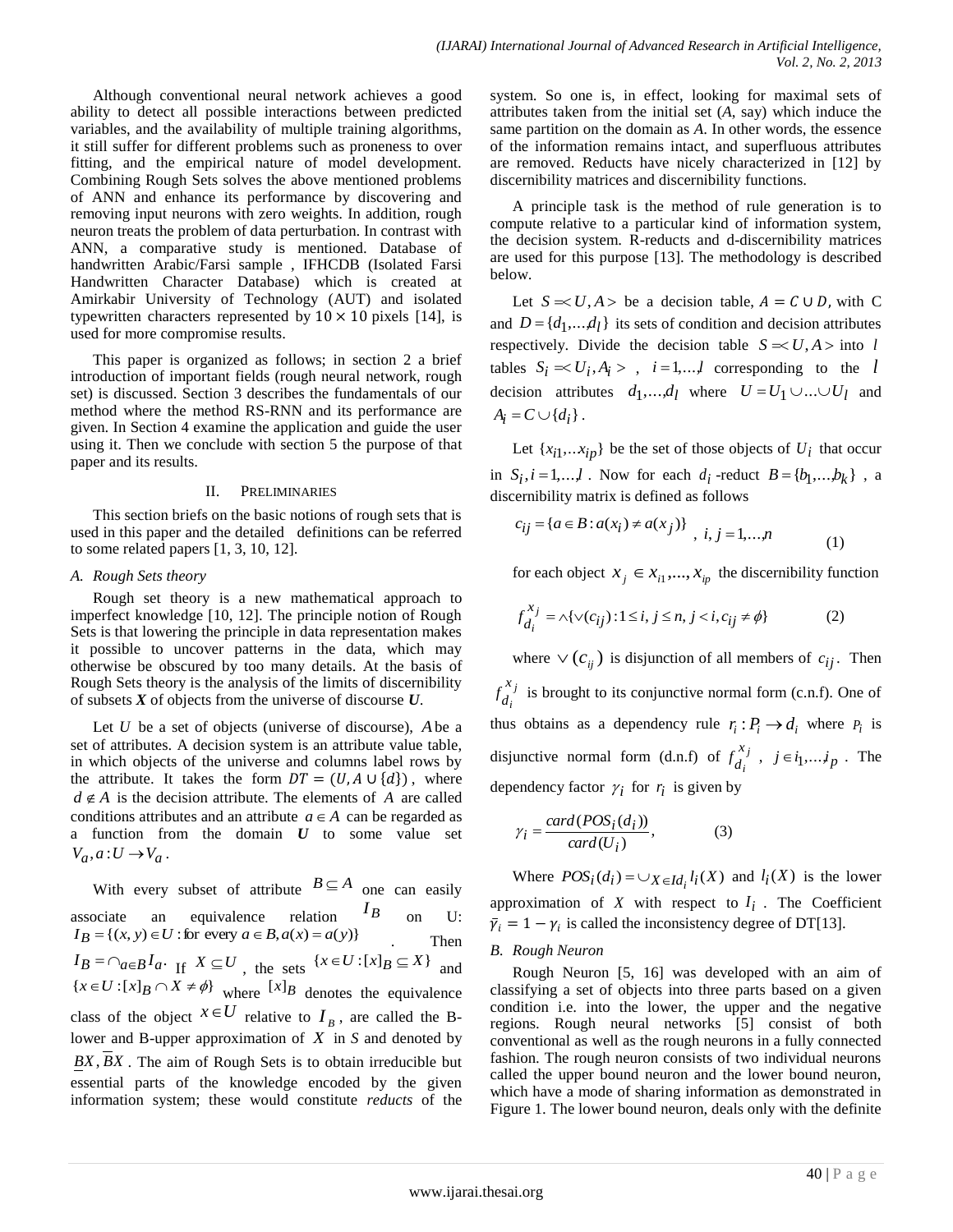or certain part of the input data and generates its output signal called as the lower boundary-signal. The second neuron called the upper boundary neuron processes only that part of the input data which lies in the upper boundary region evaluated based on the concepts of rough sets and generates the output called upper boundary Signal. This interpretation of upper and lower boundary regions is limited only to the learning or training stage of the neural network.



### Fig. 1. Rough neuron structure

Tough the neurons (lower and upper) have a conventional sigmoid transfer; the actual output of the lower and upper neurons is given as the following functions

$$
output_{\bar{r}} = \max[transfer(x_{\bar{r}}), transfer(x_r)) \qquad (4)
$$

 $output_r = \text{min}[transfer(x_{\bar{r}}), transfer(x_r))$  (5) Where

$$
x_* = input_i = \sum_{j:j \text{ connected with } i} w_{ij}.output_j \tag{6}
$$

Training in rough neural is similar to conventional neural network [16]. During training the network use inductive learning principle to learn from the training set. In supervised training the desired output from output neurons in the training set is known, the weight is modified using learning equation. Neural network use back propagation technique for training. Training using rough Back Propagation performs gradient descent in weight space on an error function.

# III. HANDWRITING RECOGNITION BASED ON ROUGH NEURON

Arabic/Farsi handwriting recognition is widely accepted as the means of document authentication, authorization and personal verification in the modern societies of Middle East. For legality most documents like bank cheques, travel passport and academic certificate need to have authorized real time handwritten verification. Thus there is a need for automatic verification, although the difficulties faced in visual assessment of different types and different fonts [9].

In order to recognize handwritten characters, we need to digitize the position of the path of a drawing tool on a writing surface. A primary requirement of a handwriting recognition system is to allow handwriting anywhere on a writing surface and characters of any size.

The program requires the user to draw one or more copies of each character. As characters are drawn, bounding rectangles are calculated for each character. A hand-drawn character can be of any size because the bounding rectangle is used to normalize the image of the character to fit into a small two-dimensional grid that is used for input to a neural network [15]. As the result of normalization, missing values and noise should be appeared. Moreover inconsistency among different patterns for the same user should be discovered. Thus, a good and effective tool to deal with vagueness and uncertainty of information is needed to extract the local features from pattern. Also, an innovative classifier which treats the inconsistency and the perturbation among patterns should be used. Hence, Rough Sets [18] are used in noise reduction and discovering the most admissible local feature, core feature. Also, depending on rough sets methodology of dissimilarity analysis [17], the differences among patterns are localized, i.e. the architecture of the neural network for the whole patterns is designed. Based on the dis-similarity measure, the location where data are perturbed, to define the position of rough neuron, is defined. As the result, the optimal architecture of rough neural networks is detected. Wherever, the superfluous neuron is removed by data reduction of rough sets, the rough neurons in the input pattern are located by the dissimilarity analysis. Then, the outputs of rough neuron (r) are calculated from equations (4, 5). Finally, the conventional neurons in the input pattern are located in correspondence with the other local features without perturbation. The output of the conventional neuron is a function of the output combined from the rough neuron as equation (7)

$$
output = \frac{output_{\bar{r}} - output_{\underline{r}}}{ave(output_{\bar{r}}, output_{\underline{r}})} \tag{7}
$$

The above function uses the difference between outputs of the upper and lower neurons and normalizes it by the average of the outputs of upper and lower neurons. As the result, each input grid point (local feature) represents the value of an input neuron in a neural network.

In training stage, hand-drawn characters can be of any size, but they are down-sampled to a specific size of grid. The program must determine when the program user is done drawing an individual character. This determination is made by recording the current time in milliseconds when each mouse down movement is recorded. After no mouse down movements has occurred for 400 milliseconds, it is assumed that the training character is no longer being drawn.

# *A. Rough Sets in the Pre-Processing*

 Hand-drawn characters can be of any size, but they are down-sampled to a specific size of grid. In this stage, we concentrate on Arabic/Farsi digits that can be represented by eleven features, typewritten digits, as demonstrated in Figure 2.

Some of the attributes that represent Arabic/Farsi digits are superfluous. The superfluous attribute can be reduced using rough set reduction algorithm (using *discernibility Matrix*) and the result is then clustered and applied to rough neural network.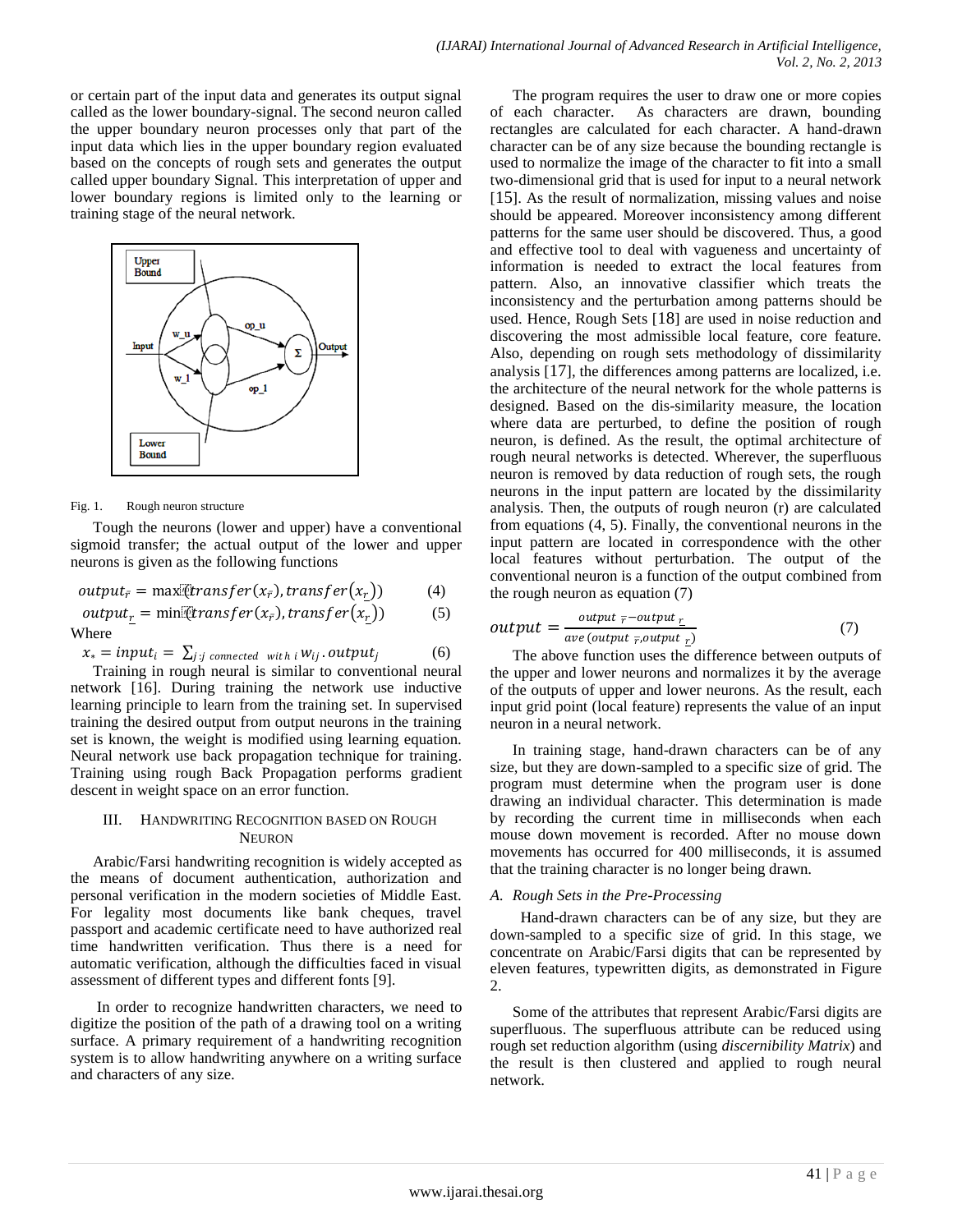

Fig. 2. Template For Arabic/Farsi Digits

Now we will use rough sets for data analysis. Rough Sets theory provides tools for expressing inexact dependencies within data. A Minimum Description Length Principle (MDL-Principle) gives us the reason of why we will use rough sets to reduce the input features of the data. It states, generally speaking, that rules of the most simplified construction, which preserve consistency with data, are likely to classify so far unseen objects with the lowest risk of error. Therefore, to enable classified more objects with high accuracy, it needs to neglect features being the source of redundant information, i.e. to use what is called reduct of attributes. A reduct is a subset of attributes such that it's enough to consider only the features that belong to this subset and still have the same amount of information. If the Decision table has *n* objects, so by  $\Theta(DT)$ we denoted an  $n \times n$  matrix  $(c_{ij})$ , where  $c_{ij}$  is defined by equation (1), called the discernibility matrix of *DT*. The main idea of reduct algorithm is that if a set of attributes satisfies the consistency criterion (i.e. be sufficient to discern all the required objects), it must have a non-empty intersection with non-empty elements of the discernibility matrix. One can prove that  $a \in \text{CORE}(C)$ , if and only if there exist two objects, which have the same value for each attribute from  $C$  except *a* . This statement may be expressed by mean of matrix elements  $(c_{ij})$ , as given in Figure 3.

The input data to the model will be quantized first, i.e. the features defined the problem should be identified and labeled. If the input data  $u_i$  are given, one has to divide the data into

distinct sets and introduce new logical input variable  $s_k$  such that:

$$
If (u_i \in X_j) THEN(s_k = label(u_i) = true), i \in I, j \in J
$$
 (8)

"Min" performs an operation that is analogical to checking for prime implicates of a Boolean function. The returned value is true if the argument  $R$  does not contain redundant attributes. Depending on the reduced set of attribute the robustness of the neural networks will be increase, according to the following theorem [2];

**Theorem 1:** Let  $F(u_1, u_2, \ldots, u_n)$  be an arbitrary linearly separable function  $\pi$  is the hyper plane separating vertices. Then with decreasing the dimensionality from (n) to (n-1), the distance of vertices from  $\pi$  in (n-1) dimensions cannot decrease.

# Thus;

*Corollary 2:*

Decreasing number of input neurons increase pattern robustness and reduce tolerance

# *Proof:* it is proved by [2].

At present the reduction algorithm always focuses on reducing attributes and aims at obtaining the best attributes reduction. Potential knowledge contained in data is always targeted when we analyse the database. The complexity of the information system can be reduced by attributes reduction, although not all attribute values of each rule are necessary in the reduced information table, so the dis-similarity analysis among different objects is needed [10]

**Input:** decision table DT of signature images in binary form for particular person with set of rules describing rough neuron **Output:** DT with minimal set of rules describing rough neuron such that the superfluous rules is considered to be conventional neuron (distinguish rough and crisp neurons)

- Compute indiscernibility matrix  $\Theta(DT) = (\theta_{ij})$  using equation (1)
- Eliminate any empty or non-minimal elements of  $\Theta(DT)$  and create a discernibility list,  $k = (k_1, k_2, \dots, K_l)e^{-\lambda_1 t}$ , where
	- $e$  is the number of any non empty element in  $\Theta(DT)$
- **Build families of sets**  $R_0, R_1, \ldots, R_e$  **in the following** way

\n- $$
\circ
$$
Set  $R_0 = \phi, i = 1$
\n- $\circ$  while  $i \leq e$  do
\n- $S_i = \{R \in R_{i-1} : R \cap k_i \neq \phi\}$
\n- $T_i = \bigcup_{k \in k_i} \bigcup_{R \in R_{i-1} : R \cap k_i \neq \phi} \{R \cup \{k\}\}$
\n- $M_i = \{R \in T_i : \text{Min}(R, k, i) = \text{true}\}$
\n- $R_i = S_i \cup M_i$
\n- $i = i + 1$
\n

Fig. 3. Reduct Computation

# *B. Rough Sets in Pattern Clustering*

Since the nature of human writer differs from one another, the challenge is to discover pattern inherent among different patterns. Because changes in general lead to uncertainty, the appropriate approaches for uncertainty modelling in order to capture , model and predicate the perspective phenomena is considered in dynamic environment. As a consequence, the combination of dynamic data mining and soft computing is very promising. Rough clustering [3] offers strong tool to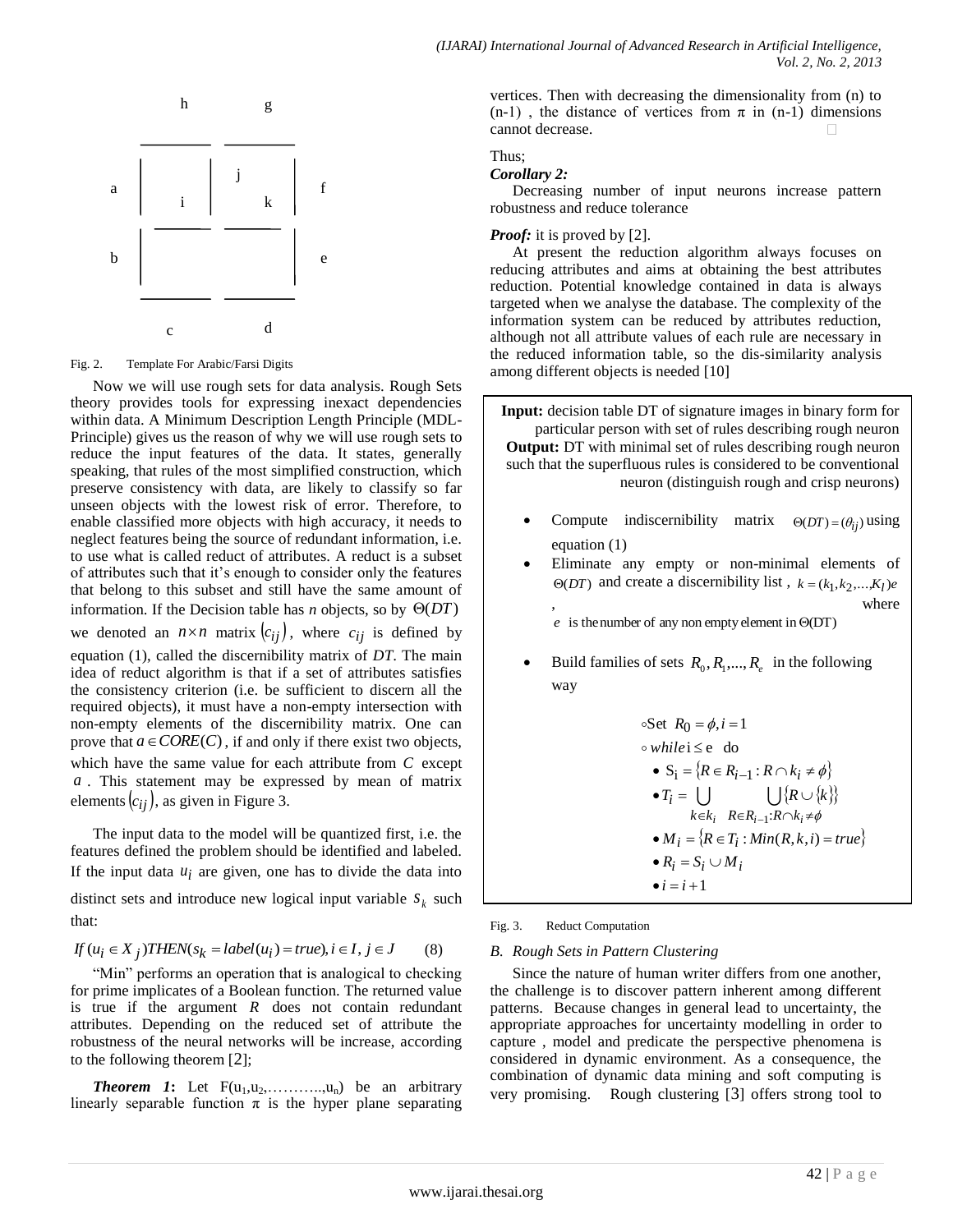detect such changing data structure and aggregate each pixel in its correct cluster.

The appropriate clusters are considered in accordance with the feature reduced by rough set, reduct set. When the new data  $h$  in each pattern  $i$  is considered to be located at cluster  $k$ if it is near to the existing cluster center  $v_k$ , which is defined by the following equation

$$
d_{kh} \leq \frac{1}{2} \min \left( d(v_j, v_k) \right) \tag{9}
$$

Where  $d(v_j, v_k)$  is the distance between adjacent cluster centers  $v_j$  and  $v_k$  and  $d_{kh}$  is the distance between pixel data h and the class center  $v_k$ .

If the new data  $h$  in each pattern  $i$  does not fit well into the existing cluster where these pixels are far away from current cluster center  $v_k$ , new clusters should be formed. Whenever, a little of new pixels are discovered far away from existing clusters centers, they might form a noise that should be removed from our pattern. The number of noise pixels  $F$  that are far away from existing cluster center should at most less than the average number of pixels in the lower approximation of the existing clusters weighted by the multiplier  $f$ 

$$
F < f \frac{M^i}{K^i} = f \frac{\sum_{k=1}^{K^i} M_k^i}{K^i} \tag{10}
$$
\n
$$
M^i = M^i \frac{\sum_{k=1}^{K^i} M_k^i}{K^i} \tag{10}
$$

Where  $\underline{M}^i = \sum_{k=1}^{K^i} M_k^i$  is the total number of pixels in the lower approximations, the strict inequality of equation (9), in the pattern *i* and  $K^{i}$  is the total number of clusters at pattern *i*. This criterion requires the setting of multiplier  $f$ . The smaller  $f$  is, the smaller number of noise pixels and thus the greater the number of pixels needs to be established a new cluster.

# *C. Dissimilarity in Data Analysis*

Without knowledge of the domain and specifically the data set description, finding an appropriate weighting to give reasonable result would be computationally expensive. Since rough sets is able to measure dissimilarity between records of boolean value and to compute the knowledge that represent each pattern, attributes of the same value for all records are disregarded and measure to be zero distance. On the other hand, attributes with different values are considered to be dissimilar. There are many dissimilarity / similarity measures that can be used for the comparison of objects studied in the space of measured variables [7, 11].

To fully understand the descriptor which is based on the centroid distance function, it is essential to foremost understand how one computes the centroid. In this section, we note that the formulas were found from [19]. The position of the centroid, the center of gravity in a pattern i, is fixed in relation to the shape in cluster k . The centroid can be calculated by taking the average of all the points that are defined inside a cluster. Under the assumption that the shape in a cluster k is simply connected, we can compute the centroid simply by using only the boundary points. Let Nbe the total number of points on the border of our clusterk. Here, n ∈ [0,N− 1] . The x and y coordinates of the centroid, denoted by  $g_x^k$  and  $g_y^k$  respectively, are given by:

$$
\begin{cases}\ng_x^k = \frac{\sum_{i=0}^{N-1} (x_i + x_{i+1})(x_i y_{i+1} - x_{i+1} y_i)}{6A_k} \\
g_y^k = \frac{\sum_{i=0}^{N-1} (y_i + y_{i+1})(x_i y_{i+1} - x_{i+1} y_i)}{6A_k}\n\end{cases} \tag{11}
$$

Here, the area of the shape, A, is given by the following equation:

$$
A_{k} = \left(\frac{1}{2}\right) \left| \sum_{i=0}^{N-1} (x_{i}y_{i+1} - x_{i+1}y_{i}) \right| \tag{12}
$$

The centroid distance function expresses the distances of the boundary points from the centroid  $(g_x^k, g_y^k)$  of a cluster center $v_k = (x_{v_k}, y_{v_k})$ . It is given by the following formula

$$
d_k^i = \sqrt{\bar{\gamma}_k [(x_{v_k} - g_x^k)^2 + (y_{v_k} - g_y^k)^2]}
$$
(13)

For each pattern i,  $d_k^i$  represents the perturbation of the current data in cluster k that takes into account the cluster significance, where  $\bar{\gamma}_k$  is the inconsistency coefficient of cluster k. Thus the level of significance, tolerance, for cluster k at pattern i is given by

$$
\alpha_{\mathbf{k}}^{\mathbf{i}} = \frac{\mathbf{d}_{\mathbf{k}}^{\mathbf{i}}}{\max_{\mathbf{j}} (\mathbf{d}(\mathbf{v}_{\mathbf{j}}, \mathbf{v}_{\mathbf{k}}))}
$$
(14)

Where  $d(v_j, v_k)$  is the distance between two adjacent cluster centers  $v_j$  and  $v_k$ . Hence the accepted variations captured in each pattern i forms an interval valued feature values;

$$
\left[1 - \frac{1}{2}\alpha_k^i, 1 + \frac{1}{2}\alpha_k^i\right]
$$
 (15)

Hence, superfluous neuron, produced by the rough sets, is considered to be zero input and the other are considered to be rough neuron. If  $d_k^i$  is approximately zero then the corresponding neuron is a conventional neuron with input to be one, otherwise the lower and upper neurons inputs are dominated by the interval bounds of equation (15).

# *D. Adapting the Rough Neural Network*

The proposed system uses a Back propagation (BP) RNNS for classification process. In which, the captured characters are trained by the rough neural network using back propagation technique. Back propagation, or propagation of error, is a common method of teaching [artificial neural networks](http://en.wikipedia.org/wiki/Artificial_neural_network) how to perform a given task. [4, 8].

The structure of RNN consists of input layer, hidden layer, and output layer [5]. Neurons in the input layer are rough neurons. The number of nodes in the input layer differs according to the feature vector dimensionality. The number of neurons in the input layer is equal to the number of clusters corresponding to each digit pattern. Each input neuron is given its value by equation (15). The hidden layer consists of conventional neurons; the number of neurons in the hidden layer is approximately double the input layer size. The input of the hidden layer neuron is given by equation (7). The output layer consists of four crisp neuron that represent the binary representation corresponding to each Arabic/Farsi digit.

It is a supervised learning method, and is an implementation of the Delta rule. It requires a teacher that knows, or can calculate, the desired output for any given input. It is most useful for feed-forward networks (networks that have no feedback, or simply, that have no connections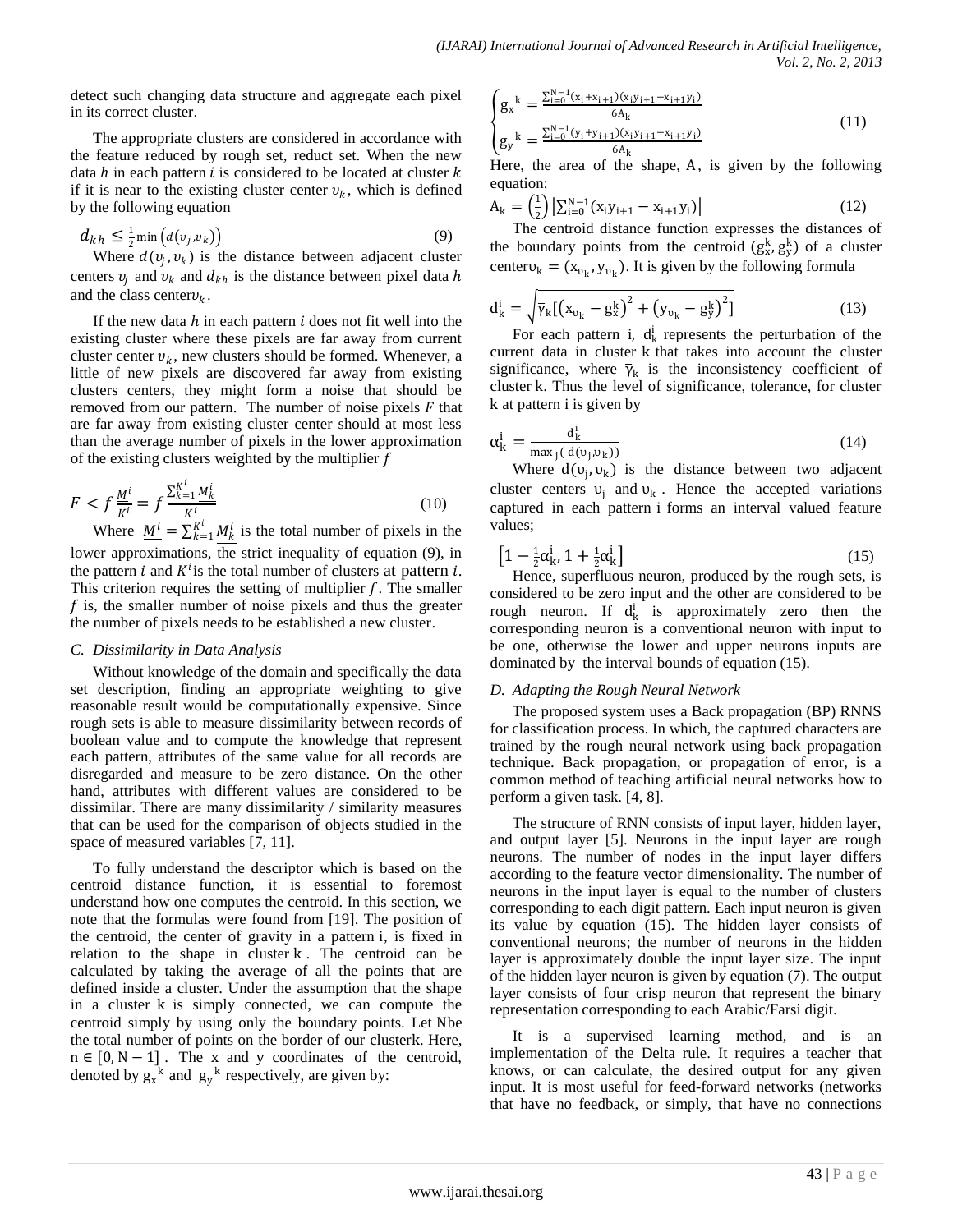that loop). The term is an abbreviation for "backwards propagation of errors". Back propagation requires that the [activation function](http://en.wikipedia.org/wiki/Activation_function) used by the [artificial neurons](http://en.wikipedia.org/wiki/Artificial_neuron) (or "nodes") i[s differentiable.](http://en.wikipedia.org/wiki/Differentiable) A generalized sigmoid function equation (16) has been chosen in order to accommodate any non-linearity during the modeling process

$$
F(x) = \frac{\alpha}{1 + e^{\beta x + \zeta}}
$$
 (16)

Where xthe input is applied to the node and  $\{\alpha, \beta, \zeta\}$  are the node parameters. Further, input to a succeeding layer  $(N)$ can be given as a linear combination of all outputs of neurons belonging to the preceding layer $(M)$ . The linear combination is based on the weighted connections between the respective neurons

$$
input_{N_{pi}} = \sum_{i=1}^{K} w_{M_i N_p} (output_{M_i})
$$
\n(17)

For learning phase, the algorithm changes the weights till a specified number of epochs or a get a zero error free. Where the new weight is adjusted according to the formula

$$
w_{M_i N_p}^{new} = w_{M_i N_p}^{old} + \eta . err_{N_p} F^{(input)}_{N_p})
$$
\n(18)

Where  $F$  is the first order derivative of equation (16),  $\eta$  is the is the learning constant The learning rate is an important parameter in the learning process. It always lies between 0 to 1. In a rough neural network the training goes in two tiers, i.e., two parallel processes run through the network during parameter approximation, one through the lower neuron and the other through the upper neuron [20]. The learning rates of individual neurons are different and are generally time varying and decreases with the number of iterations. The learning rate of the lower neuron is expected to be more than the upper neuron as it is having significant information, which helps in discerning the patterns. Due to the properties of sigmoid function , thus

$$
w_{M_iN_p}^{new} = w_{M_iN_p}^{old} + \eta \cdot (d_{N_p} - y_{N_p}) \cdot input_{N_p} \cdot y_{N_p} \cdot (1-y_{N_p}) \quad (19)
$$
  
Where  $y_{N_p}$  is the actual output and  $d_{N_p}$  is the desired

output of the neuron  $p$ .

The neural network space N is defined as a mapping that transforms a neural network  $Si \in N$  to a neural network  $Si \in N$ . The main thing to be done is to find the connections between the way in which we make reduction and characteristics of the network that is constructed after reduction. The weights of the connections among input unit ( rough or conventional neuron) are denoted by  $w_i^h$ , i = 1,2, ...,  $n, h = 1, 2, ...$  H and the weights of the connections between the hidden units and the output units by  $w_h^0$ ,  $h =$  $1,2, \ldots H, \mathbf{0} = 1,2, \ldots, \mathbf{0}$  where H is the number of hidden unit, n is the dimensionality of the input pattern and O is the number of output units.

Sine the output of the network is given by [4, 8, 20]

$$
Y_0 = f\left(\sum_{h=1}^H w_h^o f\left(\sum_{i=1}^n x_i w_i^h\right)\right)(20)
$$

Where *f* is a sigmoid function. Since our goal is to find and eliminate as many unneeded network neurons as possible, it is important to identify the effect of violating connections of neurons to the output of the network.

Let  $Y_0$  be considered as a function of single variable corresponding to the connection between the  $i<sup>th</sup>$  input unit and the  $h<sup>th</sup>$  hidden unit. The derivative of  $Y_0$  with respect to the weights of the network is as follows

$$
\frac{\partial Y_0}{\partial w_i^h} =
$$
\n
$$
Y_0 \times (1 - Y_0) \times w_h^0 \times x_i \times
$$
\n
$$
\left(1 - f\left(\sum_{i=1}^n x_i w_i^h\right)\right) f\left(\sum_{i=1}^n x_i w_i^h\right)
$$
\n(21)

$$
\frac{\partial Y_0}{\partial w_h^0} = Y_0 \times (1 - Y_0) \times f(\sum_{i=1}^n x_i w_i^h)
$$
 (22)

By the Mean Value Theorem, let  $Y_0$  be a function of single variable corresponding to the connection between the  $i<sup>th</sup>$  input unit and the  $h^{\text{th}}$  hidden unit, thus;

$$
Y_{0(w)} = Y_0 \left( w_i^h \right) + \frac{\partial Y_0(w_i^h + \delta(w - w_i^h))}{\partial w_i^h} \times \left( w - w_i^h \right) \tag{23}
$$

Where  $0 < \delta < 1$ . At w equals zero, thus

$$
\left| Y_0(0) - Y_0(w_i^h) \right| \le \left| w_i^h \times \frac{\partial Y_0(w_i^h)}{\partial w_i^h} \right| \tag{24}
$$

Consider the activation function is sigmoid function that belong to the interval [-0.5,0.5], thus

$$
\left|\frac{\partial Y_i(w)}{\partial w_i^h}\right| \le \frac{w_h^0 x_i}{8} \tag{25}
$$

From equation (24) and (25) if follow that

$$
\left| Y_0(0) - Y_0(w_i^h) \right| \le \left| w_i^h w_h^0 x_i \right|_B \tag{26}
$$

Inequality (26) illustrates an upper bound on the changes in the output of the network when the weight  $w_i^h$  is eliminated. Since  $x_i \in [0,1]$ , hence

$$
\left| Y_0(0) - Y_0(w_i^h) \right| \le \left| w_i^h w_h^0 \right| / 8 \tag{27}
$$

Similarly, by considering  $Y_0$  is a function of a single variable v that corresponds to the connection between the  $h^{th}$ hidden unit and the  $o^{\bar{t}h}$ output unit, Hence

$$
\left| \frac{\partial Y_i(v)}{\partial w_h^o} \right| \le 1 / 8 \tag{28}
$$

Thus, the changes in the output of the network after the weight  $w_h^o$  is eliminated is bounded by

$$
|Y_i(0) - Y_i(w_h^0)| \le |w_h^0| / \frac{1}{8}
$$
 (29)

Equations (27) and (29) show the maximum error that occurred in the network if a connection is eliminated from any layer in the model. Hence, removing the neuron and its connections that do not exist in the reduct set if the error, calculated by equation (27) and (29) are less than some threshold. When performing network learning is done in each iteration, a structure adaptation is consequently performed. The learning process finished whenever no significantly better results of classification with this network.

# IV. TESTING HANDWRITING RECOGNITION

This section is aimed at providing an insight into results from the early section. It may also be regarded as space used to provide a reasonable justification for certain trends. This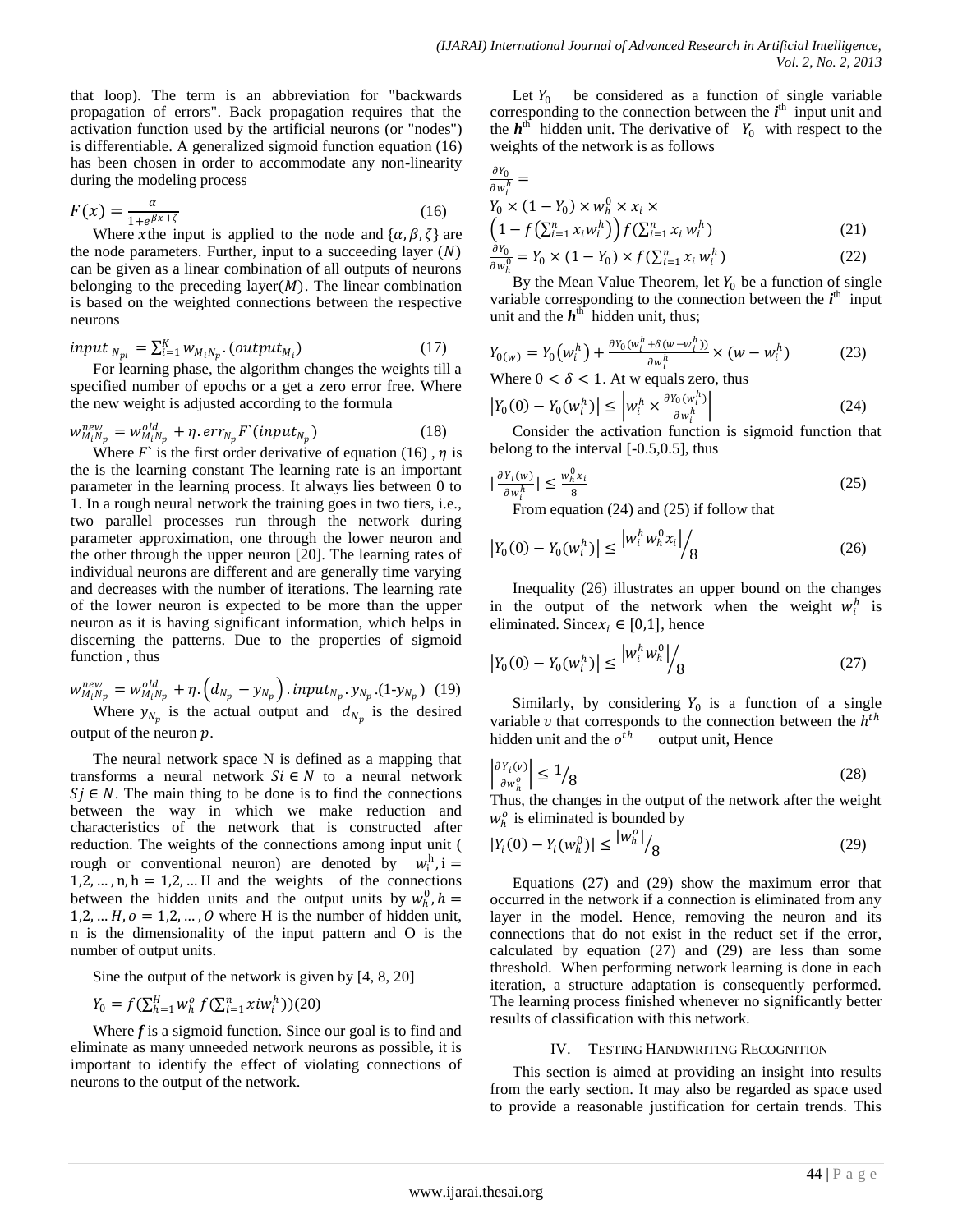system has to phases, learning phase and test phase. In learning phase two stages are applied; the first stage is applied on a typewritten data set, the other is applied on the handwritten data set. First, the Arabic/Farsi typewritten instance digits are clustered in accordance to eleven features as demonstrated early in Figure (2) and can be represented by data attribute value Table (1)

Table 1: Data Attribute Table For Arabic/Farsi Digits

|   | a | b | c | d | e | f | g | h | ı | J | k |
|---|---|---|---|---|---|---|---|---|---|---|---|
|   | 0 | 0 | 0 | 0 | 0 | 0 | 0 | 0 | 0 | 0 | 1 |
|   | 1 | 1 | 0 | 0 | 0 | 0 | 0 | 0 | 0 | 0 | 0 |
| ۲ | 1 | 1 | 0 | 0 | 0 | 0 | 1 | 1 | 0 | 0 | 0 |
| ٣ |   | 1 | 0 | 0 | 0 |   | 0 | 0 | 1 | 1 | 1 |
| ٤ | 1 | 1 | 1 | 0 | 0 | 0 | 0 | 1 | 1 | 0 | 0 |
| ٥ | 1 | 1 | 1 | 1 | 1 |   | 1 | 1 | 0 | 0 | 0 |
| ٦ | 0 | 0 | 0 | 0 | 1 |   | 1 | 1 | 0 | 0 | 0 |
| ٧ | 1 | 1 | 1 | 1 | 1 |   | 0 | 0 | 0 | 0 | 0 |
| л | 1 | 1 | 0 | 0 | 1 | 1 | 1 | 1 | 0 | 0 | 0 |
| ٩ |   | 0 | 0 | 0 |   |   |   |   | 1 | 0 | 1 |

Using rough set discernibility matrix, these attributes are reduced in which  $\{e\}$  is the most significant attribute associated with the reduct set to be  $\{a, c, e, h, k\}$ , where  $\gamma_a = \gamma_c = \gamma_e = 0.4$ ,  $\gamma_e = 0.6$  and  $\gamma_k = 0.2$ . By Dissimilarity analysis of rough set [10], differences among patterns and the optimal structure of NN are discovered, as illustrated in Figure 4. The number of nodes in input layer are chosen in accordance with the redact set. The pattern of zero are differs than three pattern in one attribute is called  $a$ , while as zero pattern is characterized by only one attribute called  $k$ . Thus, the three pattern is characterized by the attributed  $\{a, k\}$ .



Fig. 4. The Dis-Similarity Diagram Among Different Arabic/Farsi Digits

Moreover, the center of gravity, calculated by equation (11), for typewritten data set represents  $v_k$ , center of the cluster. Using this reduction algorithm on a typewritten data reduces the number of learning epochs as a result of reducing number of input neurons as shown on Figure 5 which compare number of iterations before reduction and after it.



Fig. 5. Comparing Number Of Iterations Using Neural Network With Number Of Iterations After Applying Rough Sets

To evaluate the proposed hybrid model on isolated Arabic/Farsi handwritten characters, IFHCBD which is created at Amirkabir University of Technology has been used. The RS-RNN model is applied on Arabic/Farsi handwritten digits. IFHCDB contains a set of images for Arabic/Farsi digits that are divided into 88 training data and 30 test data. First, rough sets are used in clustering the handwritten data set, where the noise are discovered and removed by equation (10). Second, dissimilarity in data analysis is applied to compute the perturbation in the input data, by equation (15). Hence rough neurons are discovered and the optimal architecture is represented by rough sets' clusters. Finally, an implementation, as shown in Figure (6), for the Back propagation algorithm is performed where a structure adaptation is done by each learning epochs. The learning process is finished whenever the error function is at most 0.01.





At the end of the study, we prove the ability of our System depending on the results for the recognition accuracy. Comparing errors for each digit pattern that are resulted from training by neural network against those are resulted from RS-RNN, as demonstrated in Figure (7).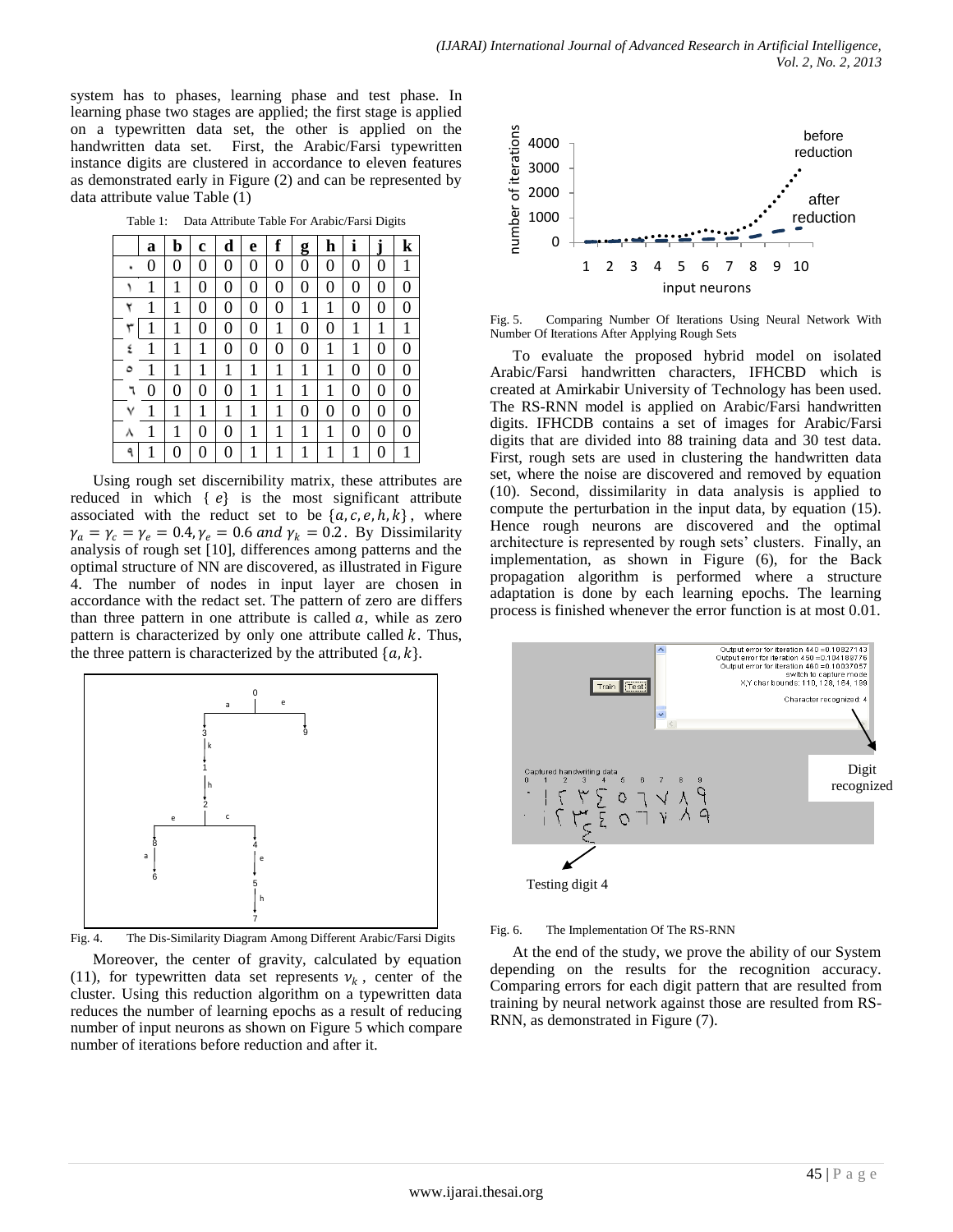

Fig. 7. Number Of Recognized Patterns By NN And RS-RNN

Moreover, a comparison among theories [15], such as genetic algorithms, simple object modeling, statistical method and rough sets with neural networks, and RS-RNN in terms of recognition accuracy is demonstrated in Figure(8). As mentioned RS-RNN approach is able to recognize the Arabic/Farsi handwritten digits more efficient than others.



Fig. 8. the accuracy measure among different theoris and RS-RNN

## V. CONCLUSIONS

Handwriting number recognition, a system for recognizing isolated digits as standard characters, is a challenging problem because different users have their own handwriting style. Moreover, it is affected by noise that established during acquisition and normalization. The main goal to this paper is to recognizing isolated Arabic/Farsi digits exist in different forms.

This paper presents a hybrid model that starts with acquiring and normalizing an image containing Arabic/Farsi digits. The digitized image was treated by rough sets. Rough sets played an important role in reducing the feature attribute, reduct, and discovering dissimilarity among different patterns. Also, rough sets segment the user pattern into different clusters in accordance with the Arabic/Farsi digit pattern. Moreover, the noise has been eliminated and the dissimilarity between the user cluster and its corresponding feature was measured.

By this paper, the optimal architecture of the rough neural network was discovered. Finally an adaptation of the rough neuron was applied during the learning phase using the back propagation algorithm.

The results were tested on standard data and proved the efficiency of our method. This approach efficiently chooses a segmentation method to fit our demands. Our approach successfully design and implement rough neural network which go without demands. After that RS-RNN are able to understand the Arabic/Farsi numbers that was manually written by the users.

#### **REFERENCES**

- [1] Duo Chen, Du-Wu Cui, Chao-Xue Wang, Zhu-Rong Wang," A Rough Set- Based Hierarchical Clustering Algorithm for Categorical Data", International Journal of Information Technology, vol. 12, no. 3, pp. 149- 159, 2006.
- [2] Elsayed Radwan, Omaima Nomir, and Eiichiro Tazaki, "A New Learning Method for Cellular Neural Networks Templates based on Hybrid of Rough Sets and Genetic Algorithms, " International Journal of Computer Science and Information Security, vol. 8, no. 3, pp. 155-164, August 2010.
- [3] Georg Peters, Richard Weber, Rene Nowatzke, "Dynamic Rough Clustering and its Applications", Applied Soft Computing, vol. 12, pp. 3193-3207, 2012.
- [4] Insung Jung, and Gi-Nam Wang," Pattern Classification of Back-Propagation Algorithm Using Exclusive Connecting Network", International Journal of Electrical and Electronics Engineering, vol. 2, no. 6, pp. 365-369, 2008.
- [5] Lingras, P. J.," Rough Neural Networks", Proceedings of Sixth International Conference on Information Processing and Management of Uncertainty in Knowledge Based Systems, Granda, Spain, pp. 1445- 1450, 1996.
- [6] Luiz S. Oliveira and Robert Sabourin, "Support Vector Machines for Handwritten Numerical String Recognition", Proceedings of the 9th Int'l Workshop on Frontiers in Handwriting Recognition (IWFHR-9 2004).
- [7] M.M. Richter: Similarity, Studies in Computational Intelligence (SCI), 73, 25–90, Springer-Verlag Berlin Heidelberg 2008
- [8] Mark Watson, "Intelligent Java Applications for Internet and Intranets", Morgan Kaufmann Publisher,Sanfrancisco,California, chapter 4,10 ,1997.
- [9] Nalini K. Ratha , Venu Govindaraju, "Advances in Biometrics -Sensors, Algorithms and Systems", Springer-Verlag London Limited, 2008.
- [10] Pawlak, Z., " Rough Sets- Theoretical Aspects of Reasoning about Data", Kluwer Academic, Dordrecht, 1991.
- [11] Piotr Zerzucha, and Beata Walczak," Concept of Dis-Similarity in Data Analysis", Trends in Analytical Chemistry, vol. 38, pp. 116-128, 2012.
- [12] Polkowski, L., Skowron, A.(Eds), Rough Sets in Knowledge Discovery, Physica- Verlag, Heidelberg, vols: 1 and 2, 1998.
- [13] Roman, W. Swiniarski, Andrzej Skowron," Rough Set Methods in Feature Selection and Recognition", Pattern Recognition Letters, vol. 24, pp. 833-849, 2003.
- [14] S. Mozaffari, K. Faez, M. Zairatban, and S. M. Golzan, "A comprehensive Isolated Farsi/Arabic Chracter DataBase for Hanwritten OCR Research" 10th International WorkShop on Frontiers in Handwriting Recognition (IWFHR), La Baule, France, pp. 385-389, 2006.
- [15] Saleh Ali K. Al-Omari, Putra Sumari, Sadik A. Al-Taweel and Anas J.A. Husain, " Digital Recognition using Neural Network", Journal of Computer Science, vol. 55, no. 6, pp. 427-434, 2009.
- [16] Sandeep Chandana, Rene V. Mayorga," Rough Neuron based on Space Partitioning", Neurocomputing, vol. 74, pp. 2052-2061, 2011.
- [17] Sheela Ramanna," Near Tolerance Rough Sets", Applied Mathematical Sciences, vol. 5, no. 38, 1895 - 1902, 2011.
- [18] Shinya imai, che-wei lin, junzo watada and gwo-hshiung tzeng, "Rough Sets Approach to Human Resource Development of Information Technology Corporations", IJSSST, vol. 9, no. 2, pp. 3142, 2008.
- [19] Yang Mingqiang, Kpalma Kidiyo and Ronsin Joseph, "A Survey of Shape Feature Extraction Techniques," Pattern Recognition Techniques, Technology and Applications, Peng-Yeng Yin (Ed.),pp. 43-90, 2008.
- [20] Yassar Hassan, Eiichiro Tazaki, Sina Egawa, Kazuho Suyama," Rough Neural Classifier System", IEEE International Conference on Systems, Man and Cybernetics, 2002.